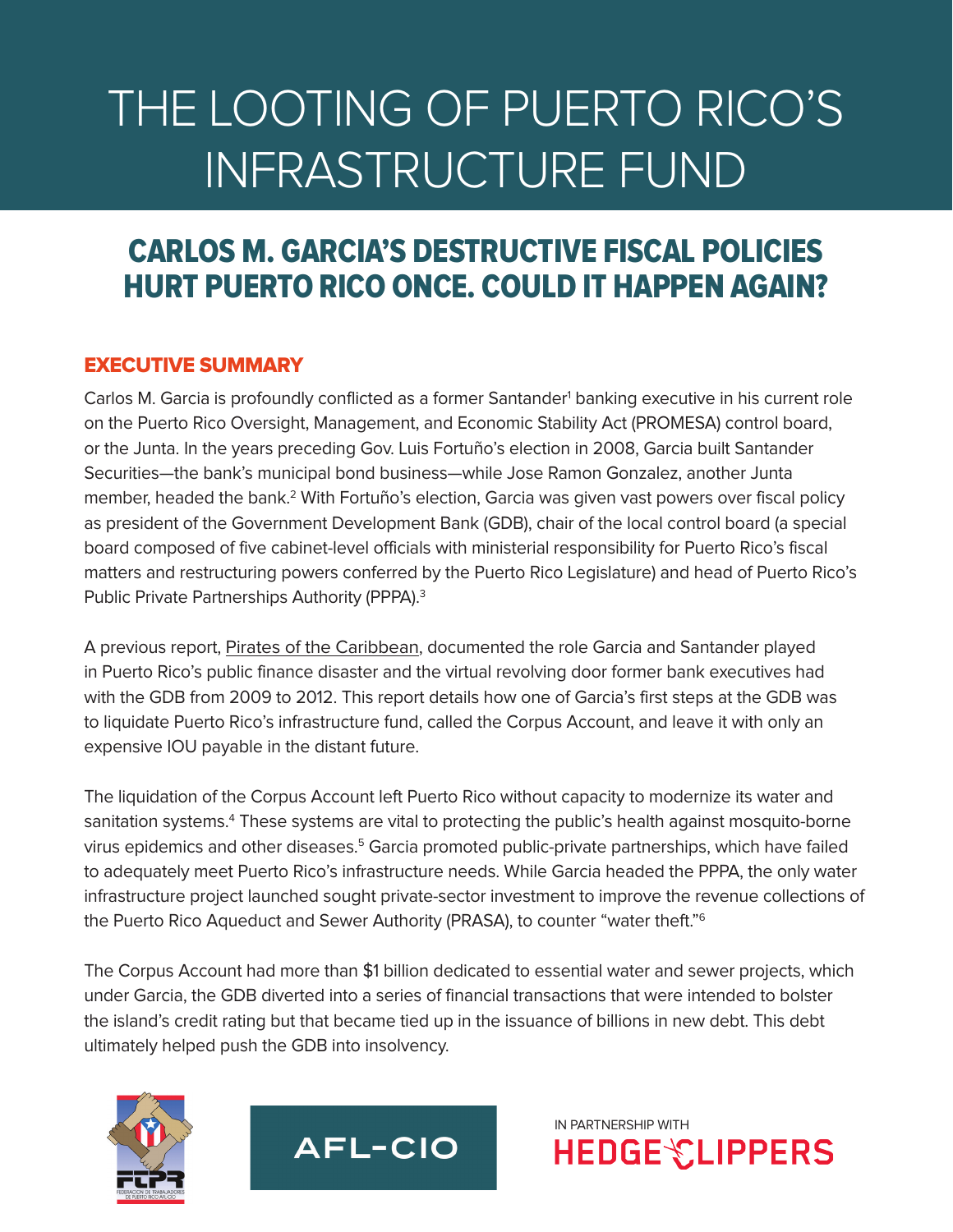The GDB borrowing was part of a larger fiscal restructuring carried out under Garcia that has saddled Puerto Rico with debt on unfavorable terms. For example, Puerto Rico's debt today includes billions in capital appreciation bonds secured by sales tax revenue (known by Spanish acronym COFINA CABs), which accrue and compound interest over decades. This means the amounts due when the bonds mature can be 10 or more times the amount originally borrowed.7 Even partial repayment of this debt would redirect desperately needed funds to wealthy banks and Wall Street, and would represent a catastrophic burden for Puerto Rico's people and its economy.

While Garcia directed the issuance of billions in COFINA bonds as well as GDB notes from 2009 to 2011, his former employer, Santander, earned millions as a lead or participating underwriter in these transactions. Santander is a major COFINA bondholder and has publicly petitioned the Junta asking that Puerto Rico not be forgiven its toxic debts. Santander's revolving door with the GDB in the crucial years leading up to the island's bond defaults has created major conflicts of interest with the Puerto Rican government.

The conflicts of interest now extend to Carlos M. Garcia in his role on the PROMESA control board. Garcia's relationship with Santander and his role at the GDB under the Fortuño administration compromise his ability to implement a fair fiscal program that addresses the humanitarian needs of the Puerto Rican people. Sadly, Garcia has been given another opportunity to help address the debt crisis with the same failed formula he used to exacerbate it: divert Puerto Rico's public resources to Wall Street creditors, cut critical public spending and put private interests in control of infrastructure projects vital to the public's well-being. Garcia must step down from the Junta, and Puerto Rico must be forgiven of the toxic debt he helped to create.

# PRIVATIZATION OF TELEPHONE COMPANY CREATES INFRASTRUCTURE FUND AND PAYS BIG FOR INVESTORS

The Corpus Account was originally funded with \$1.2 billion from the proceeds of the GDB's 1999 privatization of Puerto Rico's telephone company.<sup>8</sup> An act passed by the Puerto Rican Legislature (Act No. 92) established the Corpus Account as a permanent investment vehicle for infrastructure projects. The Corpus Account's income was set aside solely for financing Puerto Rico Aqueduct and Sewer Authority (PRASA) projects and improvements necessary under the provisions of the Federal Clean Water Act and the Federal Drinking Water Act.<sup>9</sup>

When then-Gov. Pedro Rosselló<sup>10</sup> announced the plan to sell a controlling stake in the phone company to a consortium including GTE, Banco Popular of Puerto Rico and an employee stock ownership plan, 6,000 telephone company workers went on strike to protest in an attempt to stop the deal.<sup>11</sup> Ultimately, 50 unions representing 300,000 public employees and others joined the telephone workers and staged a two-day general strike to protest the sale. The acquiring consortium ultimately gained a 53% stake.<sup>12</sup>

Once the Corpus Account had been established, it was managed by Puerto Rico's Infrastructure Financing Authority (PRIFA), a wholly owned subsidiary of the GDB.13 According to Act No. 92, the Corpus Account's principal was to be kept in a "segregated, permanent account" and should "never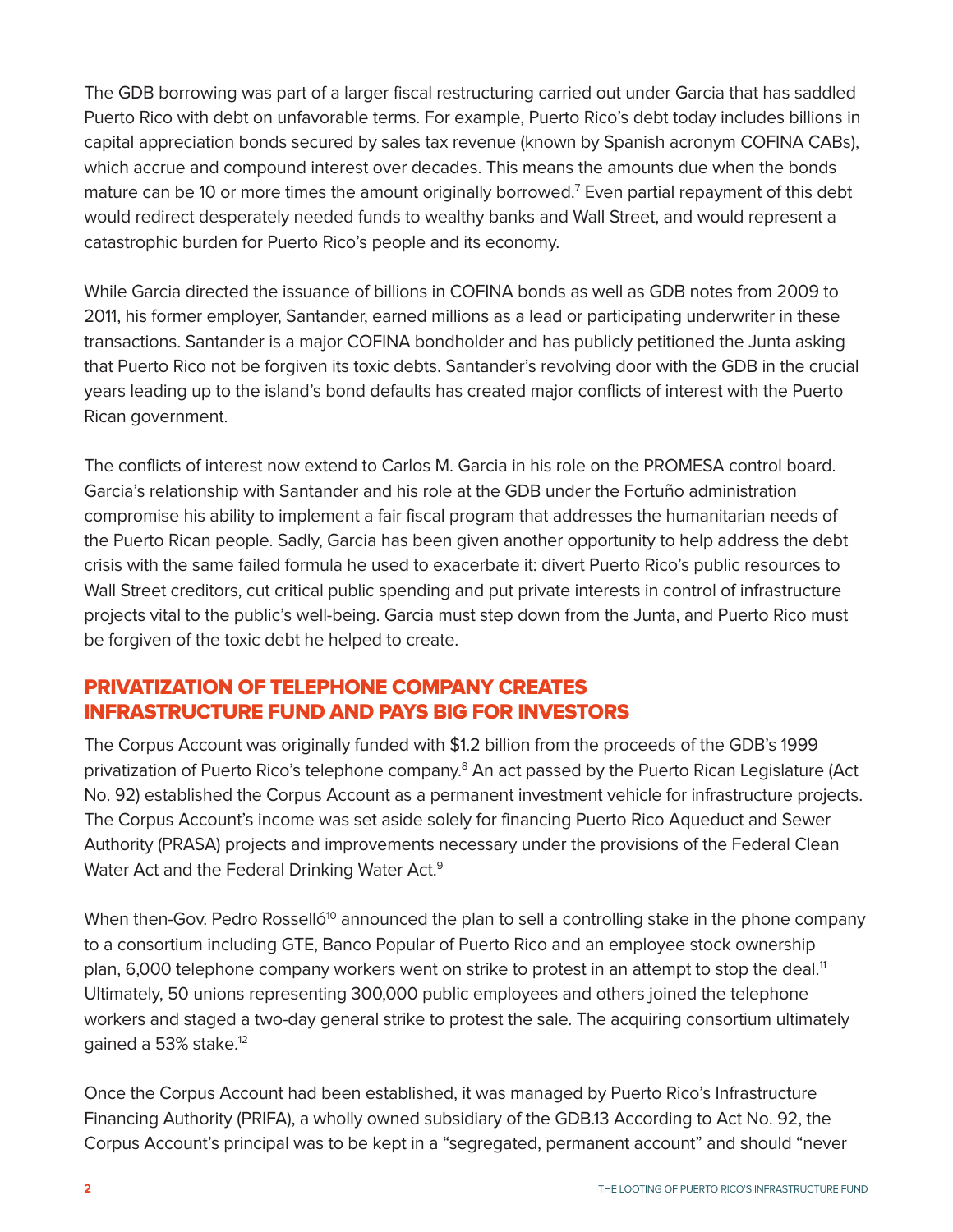be reduced for any reason."<sup>14</sup> Moreover, the account's \$1.2 billion was to be invested safely and "exclusively in U.S. government or U.S. government-backed obligations."15

Having established the Corpus Account from the proceeds of the phone company sale, PRIFA issued \$1.093 billion in bonds in October 2000, secured by the interest earned on the Corpus Account. Santander helped underwrite these bonds through a cooperation agreement with Merrill Lynch, along with 10 other banks.<sup>16</sup> The bond issue's official statement noted that the interest received from the Corpus Account's investments would "be sufficient to pay when due the principal of, and interest on, the 2000 Series Bonds."<sup>17</sup> Proceeds from the bond issue went to fund PRASA projects throughout Puerto Rico, consistent with the mission of the Corpus Account.

Over the next eight years, investment income from the Corpus Account was applied to pay principal and interest on the 2000 Series Bonds. Most of the bonds, which carried interest rates between 4.1% and 5.5%, were set to mature in 25 to 40 years with about 5% of the bond principal tied to variable interest rates. As these bonds were paid off, the \$1 billion in the Corpus Account was intended to secure borrowing for additional water and sewer projects.<sup>18</sup>

Meanwhile, the privatization of the phone company proved very profitable for the private investors. The lead investor, GTE, merged with Bell Atlantic to become Verizon, which sold its 52% stake in the Puerto Rican telephone company to Carlos Slim's America Movil in 2007 for \$980 million, booking a pretax gain of \$120 million.<sup>19</sup>

# GARCIA AND SANTANDER'S RISE IN PUBLIC FINANCE IN PUERTO RICO

On Nov. 4, 2008, Luis Fortuño was elected governor of Puerto Rico as the New Progressive Party (NPP) was swept into power. Nine days later, Fortuño tapped Carlos M. Garcia, the president and COO of Banco Santander de Puerto Rico, to run the island's GDB. At the same time, Fortuño tapped former Santander executive Jose Ramon Gonzalez to serve on his Economic Reconstruction and Fiscal Advisory Committee, which was tasked with creating a plan to resolve the island's cash-flow problem and setting parameters for public-private partnerships (PPPs).<sup>20</sup>

Even before leaving his position at Santander, Garcia began to work for Fortuño's transition government. Garcia accompanied Fortuño on a visit to Wall Street in December 2008 to meet with rating agencies and bond investors. There, Garcia and Fortuño tried to reassure the bond market that they had a plan to address the island's fiscal situation.<sup>21</sup> Days later, Garcia received a \$1.25 million payment from Grupo Santander as part of a severance agreement.<sup>22</sup>

As they took power on Jan. 2, 2009, Gov. Fortuño and Garcia moved swiftly to implement dramatic changes to the island's fiscal policy, which included liquidating the infrastructure fund. The new administration helped enact numerous laws that tied government cuts to questionable financial engineering techniques.23 Law No. 3, passed less than two weeks after Fortuño took office and Garcia took control of the GDB, enabled one of the most important new policies. Law No. 3 overturned a previous statute that had established the \$1.2 billion Corpus Account. The new law authorized the sale of the infrastructure fund's securities.<sup>24</sup>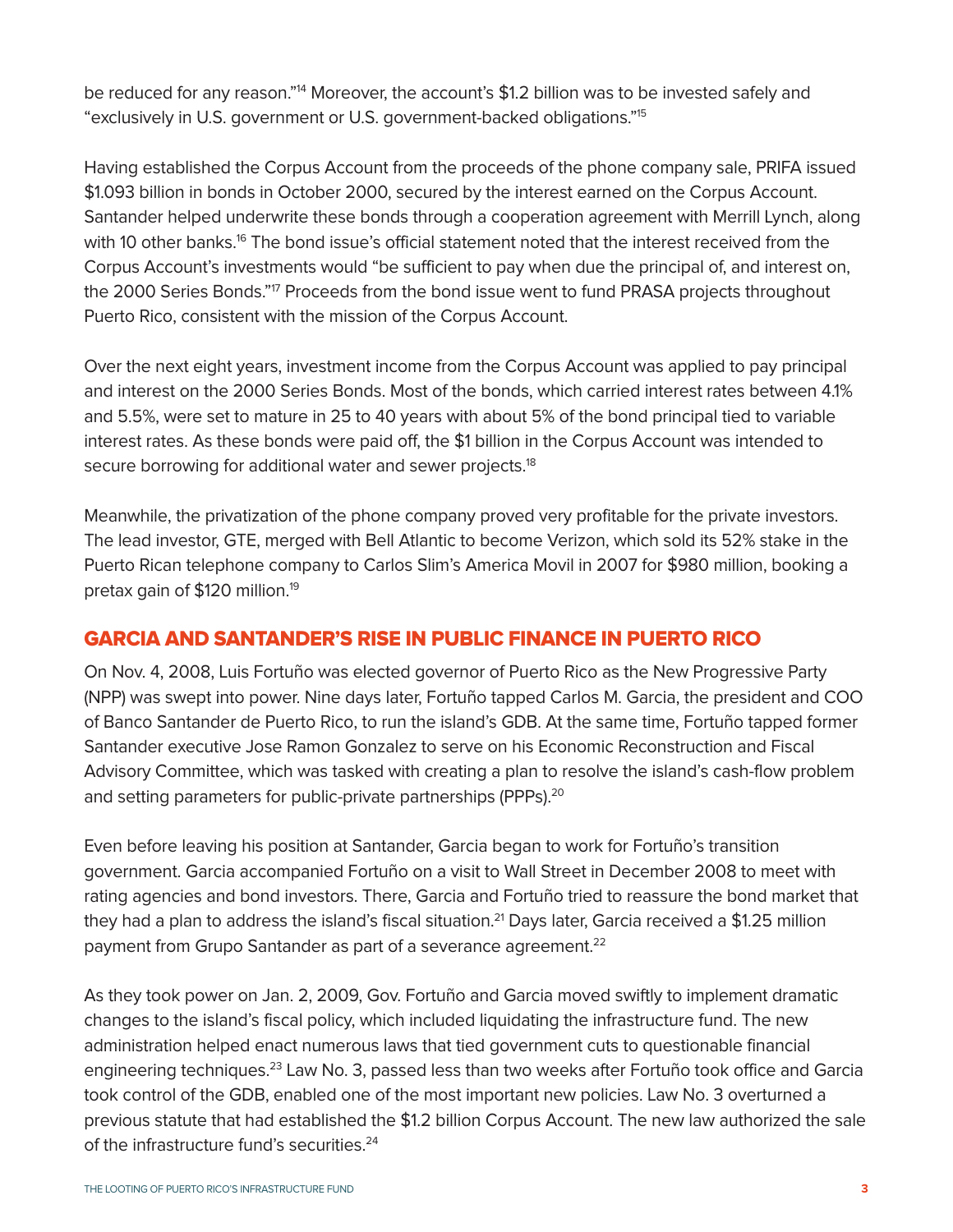# AUSTERITY AND PRIVATIZATION IN 2009

The liquidation of the infrastructure fund was part of a larger fiscal overhaul of Puerto Rico, driven by the local control board, the GDB and the Fortuño administration. Together they enacted policies that laid off tens of thousands of public employees and that privatized public assets. In March 2009, Law No. 7 created a local control board to execute a fiscal stabilization plan that included "measures to provide the liquidity required to guaranty the essential services to the people of Puerto Rico and to fund the extra-constitutional debt."<sup>25</sup> To provide that liquidity, the administration took steps such as unilaterally suspending union contracts, overriding labor laws to dismiss public employees and denying job protections to union workers.<sup>26</sup>

Garcia's GDB also began to aggressively promote public-private partnerships (PPPs) in lieu of the public fund for infrastructure development.<sup>27</sup> PPPs typically involve entering into long-term contracts with a private company to induce the company to finance, build or operate a public service. The private company gets paid through charges paid by users, payments from the public authority or a combination of both.28 Vast arrays of experiences in infrastructure development projects through PPPs over decades have shown their potential risks and expense to governments. PPPs can expose the public to the possibility of incomplete contracts, the likelihood of renegotiations, and liability in cases of bankruptcy or default by the private company.<sup>29</sup>

Garcia was appointed head of Puerto Rico's new Public-Private Partnerships Authority (PPPA) while at the GDB. The authority privatized the Luis Muñoz Marín International Airport, and launched school modernization, toll and many other initiatives.<sup>30</sup> According to his resume, Garcia chaired the implementation of five major infrastructure projects while at the PPPA. The only water-related infrastructure project he headed, called "Implementation of Advanced Technologies for the Reduction of Non-Revenue Water in Puerto Rico," sought private-sector support to improve PRASA's revenue collections, to counter "water theft."31

# LOOTING THE INFRASTRUCTURE FUND

The infrastructure fund was liquidated after the enactment of Law No. 3, which allowed the GDB under Garcia to sell all the securities in the Corpus Account. According to a presentation Garcia gave to Puerto Rican creditors in 2010, the sale "took advantage of market dislocations and provided a significant one-time gain to the Government."32

This gain from the sale of securities, however, was not used to fund water and sewer projects needed by Puerto Rico. Instead the amount raised was \$1.95 billion in cash, of which \$1.2 billion went to pay off the original PRIFA bondholders from 2000. After paying the bondholders, \$766 million remained, from which approximately \$310 million was siphoned off to cover Commonwealth budget deficits and \$155 million was used to recapitalize the GDB.<sup>33</sup> That left \$300 million for the original Corpus Account. This amount was deposited with the GDB, and the GDB in return provided the infrastructure fund with a "guaranteed investment contract," which was supposed to have the GDB pay back the Corpus Account approximately \$1.2 billion by 2040.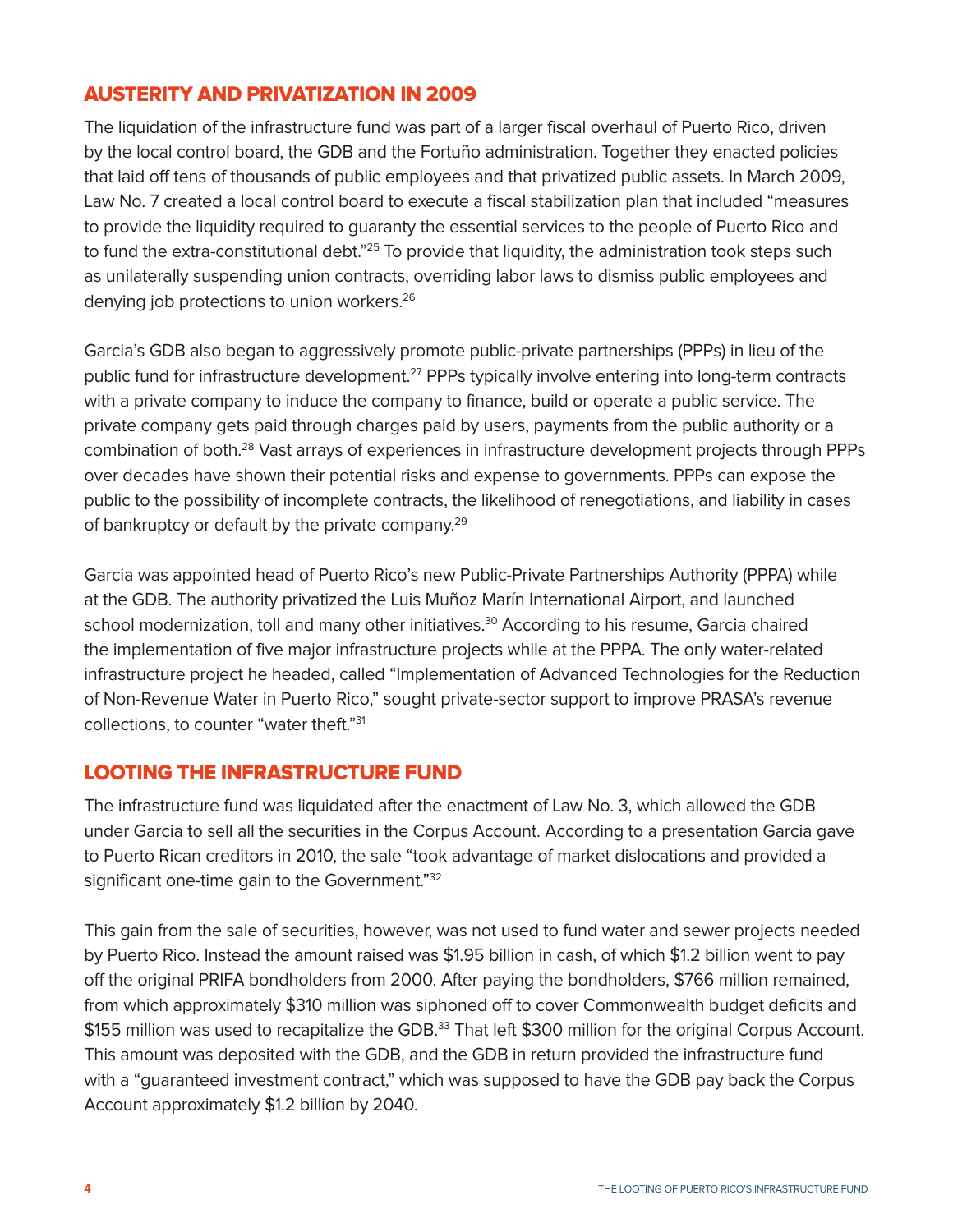This transaction was, as Law No. 3 stated without irony, "consistent with the original purpose of said Act No. 92, since they both share the objective of protecting the Corpus Fund so that in 2040, said Fund shall have \$1.2 billion for the benefit of the People of Puerto Rico."<sup>34</sup> However, the remaining \$300 million could not be used for infrastructure development as it was tied up in a GDB contract, not unlike how a purchaser of a certificate of deposit account cannot spend their investment while it is deposited with the bank.

#### GARCIA GDB GOES ON BORROWING AND REFINANCING BINGE

During Garcia's tenure, the GDB moved from its previous role as an agent for infrastructure lending and economic development to taking a lead role in deficit financing among the Commonwealth and its related entities.<sup>35</sup> With the profits from the sale of the Corpus Account securities, Garcia's GDB was able to recapitalize itself and go on a borrowing and refinancing binge. Between December 2008 and December 2009, the GDB sold \$2.8 billion in notes, and it sold another \$2.8 billion in the same period from 2009 to 2010.<sup>36</sup> In total, the GDB issued roughly \$11 billion in notes, mostly during Fortuño's administration, and half of that remained outstanding by 2013.<sup>37</sup>

Santander Securities and other local banks took the lead in underwriting these notes, earning underwriting fees and profits by selling them to their customers and placing them elsewhere in the secondary market. For example, Santander acted as a lead underwriter of four GDB bond issues worth \$4.6 billion between December 2008 and 2011, sharing in over \$43 million in underwriter's discount and fees.<sup>38</sup>

While these GDB notes were marketed all over the world, about half were sold in Puerto Rico by Santander and other banks to local investors.<sup>39</sup> Many Santander customers held and continue to hold the notes indirectly through their purchase of shares in the bank's "First Puerto Rico" closed-end mutual funds. The investments are now worth a small fraction of their initial value, and local investors have lost millions as the GDB has declined into insolvency.<sup>40</sup>

# THE INFRASTRUCTURE AND PENSION FUNDS GET STUCK WITH COFINA CAB IOUS

Even the Corpus Account's remaining \$300 million on deposit at the GDB proved too tempting for the financial engineers in the Fortuño administration. In 2011, the Legislature passed Law No. 96, which took \$162.5 million of money left in the Corpus Account and applied it to shore up the public employees' pension plan,<sup>41</sup> which in turn, had been previously leveraged in 2008 through several bond issues that Santander and other banks had helped underwrite and profited from.<sup>42</sup>

The \$162.5 million was not actually made available to the pension fund to pay benefits. Instead, it was invested in a COFINA capital appreciation bond series<sup>43</sup> that would accrete interest at 7% but would not mature until 2043 through 2048.<sup>44</sup> The accreting interest on these bonds meant that at maturity they would be worth \$1.65 billion, representing a gain of more than 10 times their initial amount.<sup>45</sup>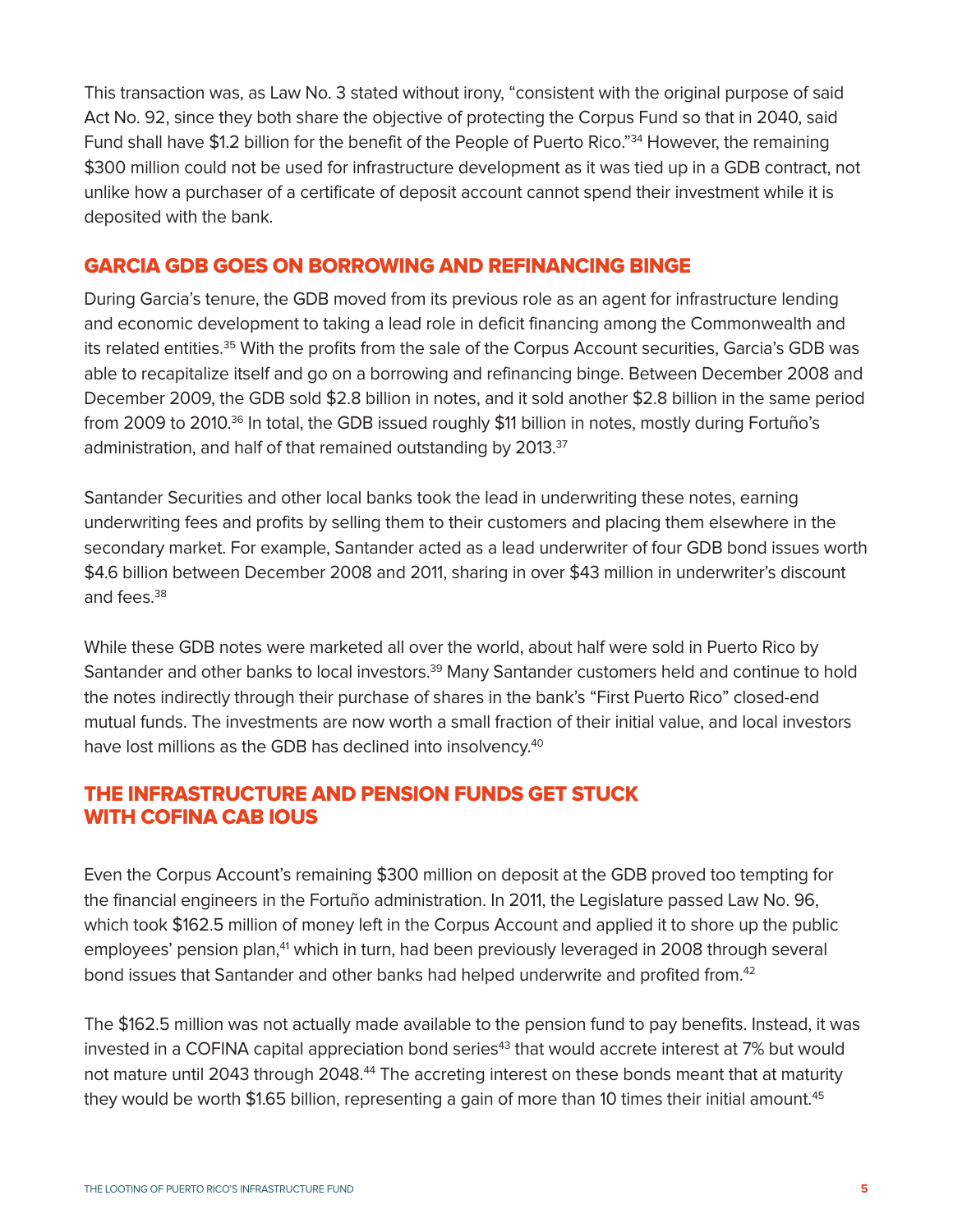Law No. 96 also obliged the remaining \$165 million in the Corpus Account to be invested in the same COFINA capital appreciation bonds, noting "it is projected that the maturity value of each one of these COFINA bonds shall be of approximately \$1.2 billion, thus achieving the purpose of protecting the Fund's Corpus Account."46 In reality, Law No. 96 allowed the GDB to leave the Corpus Account with nothing but an expensive IOU payable in the distant future.

It is difficult to imagine that the GDB genuinely believed toxic COFINA CABs assigned to the Corpus Account and the pension fund would be repaid at maturity.<sup>47</sup> This should raise questions about why the GDB stuck the infrastructure and the public employees' pension funds with these dubious IOUs. The GDB may have calculated that it would be able to refund these high-cost bonds as early as 2016,48 but Puerto Rico has now defaulted on its debt and the GDB has become insolvent.

In summary, the bulk of proceeds from the privatization of a profitable, publicly owned telephone company, earmarked for crucial Puerto Rican water projects, has been turned into paper dust. The Corpus Account no longer funds infrastructure development, but consists of bond notes due in 2043 that are obligations of COFINA and, ultimately, the Puerto Rican sales and use taxpayers.

# AUSTERITY AND PRIVATIZATION IN 2017, A CASE OF DÉJÀ VU

Early in 2016, Garcia testified to Congress in favor of creating another control board to address Puerto Rico's fiscal crisis. In his testimony, he asserted that the "continued service" of his previous local control board (2009-2011) would have averted the "re-enacted Puerto Rico crisis." He said it had failed in two areas, to reform and overhaul Puerto Rico's labor law and its government agencies, implying that he favored further attacks on collective bargaining, pensions and privatization of public assets.<sup>49</sup> Within months of this testimony, the Obama White House announced the appointment of seven individuals, including Garcia, to a new PROMESA control board that would supervise Puerto Rico's fiscal affairs and restructure its debt.

Since the Junta has been established, Puerto Ricans have been subjected to new austerity measures, which have been designed in part to appease Wall Street creditors. Under current-Gov. Ricky Rosselló, Law No. 4, or the Labor Transformation and Flexibility Act, was enacted. This act dramatically weakens existing labor rules, including working time, compensation and benefits for Puerto Rican workers.<sup>50</sup> House Bill No. 938, signed into law April 29, 2017, nullifies collective bargaining agreements and permanently limits employee benefits in the public sector.<sup>51</sup>

The Junta has pushed harder for austerity than Gov. Rosselló, requesting \$3 billion in spending reductions over two years, half of which are aimed at essential services: \$1 billion in health care cuts, \$300 million in education cuts and \$200 million in cuts to the pension system.<sup>52</sup> The Junta has called for even deeper budget cuts by 2021 that include \$1.3 billion in personnel spending and gutting nearly half of the University of Puerto Rico's budget: \$450 million. The Junta has all but ignored stimulus, with the exception of including spending on public-private partnerships in its fiscal plan.<sup>53</sup> This is more bad news for Puerto Ricans, who need higher wages and good jobs to deal with skyrocketing costs.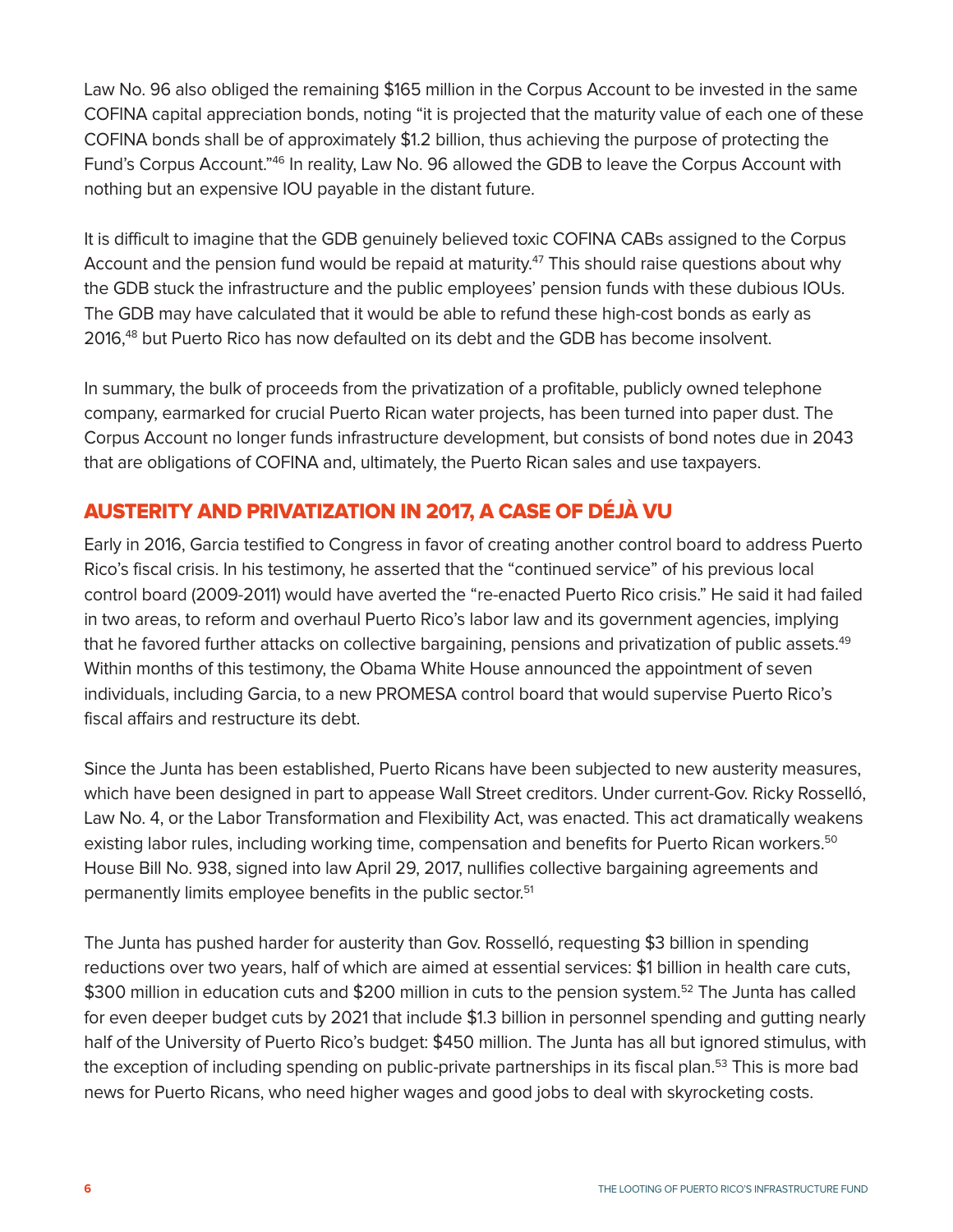#### SANTANDER PRESSURES JUNTA TO ENSURE COFINA DEBT IS PAID

Meanwhile, Santander has become an activist in pressuring the Junta to order repayment of the COFINA bondholders. In March 2017, Santander joined all major creditors of Puerto Rican debt in writing to the PROMESA control board, complaining that its fiscal plan did not take their concerns into account. Santander signed onto the letter as one of three major COFINA bondholders through its First Puerto Rico family of closed-end mutual funds, which held \$3.65 billion in bonds issued by COFINA and \$1.8 billion in general obligation bonds issued or guaranteed by the Commonwealth of Puerto Rico.54

As members of the Junta, former Santander executives Carlos Garcia and Jose Ramon Gonzalez will play a significant role in the negotiations that will determine whether and how these debts have to be repaid.<sup>55</sup> They should not be repaid—even in part. The Junta should ignore the pleas of conflicted creditors such as Santander. Instead, the COFINA bonds and GDB notes held and managed by Santander on behalf of its Puerto Rican customers should be canceled and the customers should be repaid in full, directly from Santander, which as a global concern earned \$1.8 billion euros in the first quarter of 2017 alone.

# **CONCLUSION**

Garcia's GDB directed the issuance of billions in notes and COFINA bonds, diverting funds originally intended for vital sewer and water treatment projects into unpayable high-cost debt. As a result, Puerto Rico's capacity to deal with Zika and other mosquito-borne virus epidemics has been diminished and it is being told to rely on the private sector.56 Puerto Rico also has been prevented from funding other crucial public services by the diversion of sales taxes to secure and repay bad debt deals such as COFINA CABs. As stated earlier, even partial repayment of COFINA bonds amounts to a catastrophic burden for the people and the economy of Puerto Rico.

Santander must be held accountable for its role in promoting and profiting from Puerto Rico's troubled transactions. The bank served as lead underwriter of four GDB bond issues worth \$4.6 billion between December 2008 and 2011, earning over \$43 million in underwriter's discount and fees.<sup>57</sup> Garcia also has personally profited from his close relationship with Santander, where he worked immediately before and after his tenure at the GDB, receiving a \$1.25 million severance payment from the bank prior to joining the Fortuño administration.<sup>58</sup>

Like Santander, Garcia appears to strongly support the segregation of the COFINA bond obligations, much of which is held in costly capital appreciation bonds, and the continuing use of sales tax revenue to pay back the COFINA bonds, as noted in his PROMESA testimony on Capitol Hill in 2016.<sup>59</sup> Santander is a major COFINA bondholder petitioning the Junta to ensure that it recovers its investments. Garcia's conflicts of interest raise troubling questions about whether the very individuals involved in creating and profiting off of the debt should be allowed to insist that others must now pay it off.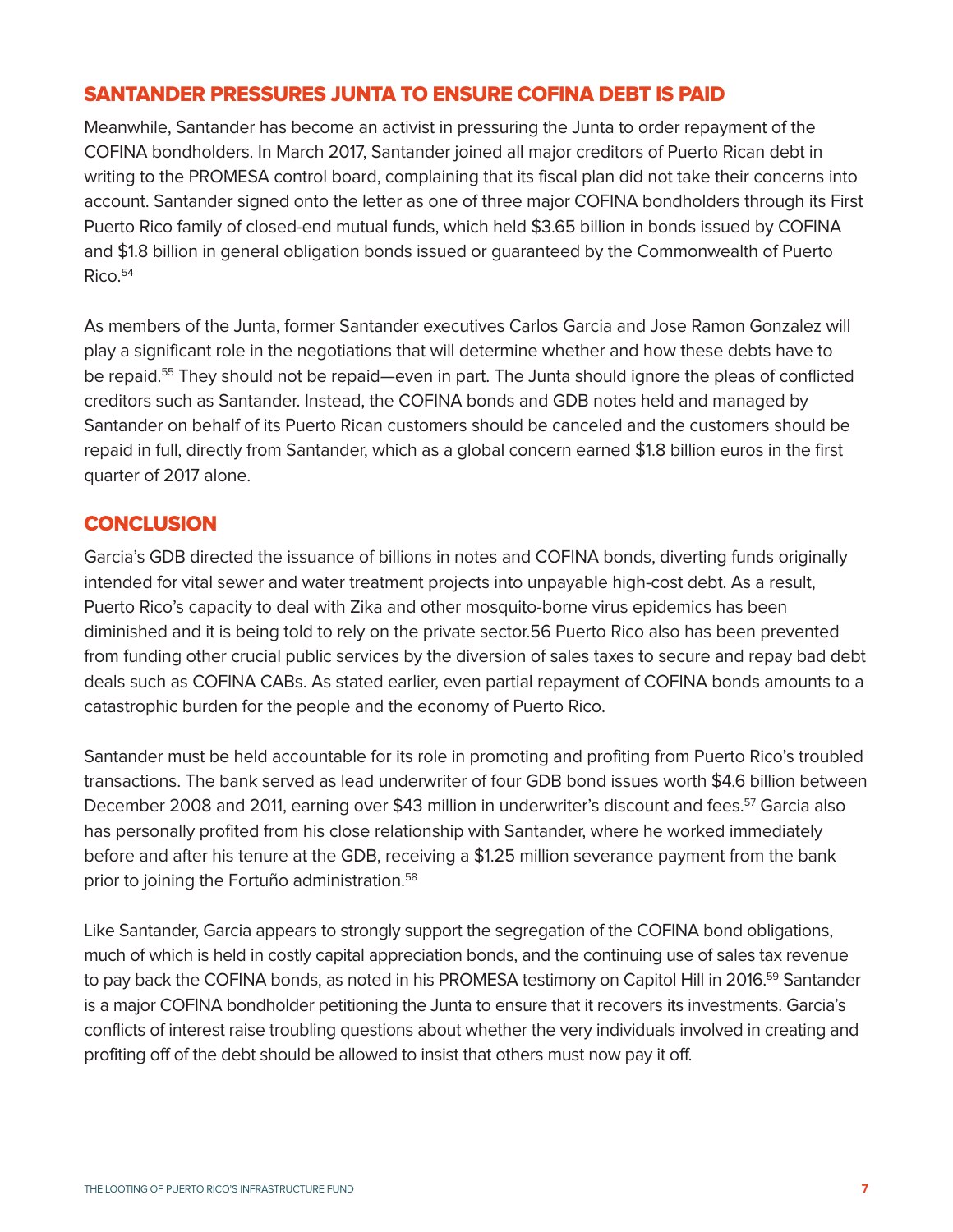The Junta has subjected Puerto Ricans to many controversial austerity measures but has been mostly silent on direct stimulus, with the exception of questionable public-private partnerships for infrastructure development.<sup>60</sup> The austerity approach will fail in Puerto Rico just as similar approaches have failed in Greece and Portugal.<sup>61</sup> To help Puerto Rico recover, there must be direct economic stimulus—which appears unlikely unless banks like Santander and private bank executives like Carlos Garcia are held accountable for their roles in helping drown Puerto Rico in unpayable public debt.

#### ENDNOTES

- 1 We use Santander to mean Banco Santander, SA, and all its affiliates. In Puerto Rico, for much of the time covered in this report, Santander BanCorp was the parent bank holding company for Banco Santander Puerto Rico, which had several subsidiaries.
- 2 See ["Pirates of the Caribbean: How Santander's Revolving Door with Puerto Rico's Development Bank Exacerbated a Fiscal](http://hedgeclippers.org/pirates-of-the-caribbean-how-santanders-revolving-door-with-puerto-ricos-development-bank-exacerbated-a-fiscal-catastrophe-for-the-puerto-rican-people/)  [Catastrophe for the Puerto Rican People,](http://hedgeclippers.org/pirates-of-the-caribbean-how-santanders-revolving-door-with-puerto-ricos-development-bank-exacerbated-a-fiscal-catastrophe-for-the-puerto-rican-people/)" Hedge Clippers and Committee for Better Banks.
- 3 See [GDB Presentation](http://www.camarapr.org/presentaciones/British/6-British_Alvarez_2.pdf) dated June 10, 2010, about policies enacted in the previous 16 months, p. 7. The local control board had a two-year mandate. Members of the board included the chair, Carlos M. Garcia, chairman of the GDB, the secretary of the Treasury, the director of the Office of Management and Budget, the secretary of Labor, and the secretary of Economic Development and Commerce. See Carlos Garcia [testimony](http://democrats-naturalresources.house.gov/imo/media/doc/garcia_testimony_updated_2_3_16.pdf) on Feb. 2, 2016, before the Subcommittee on Indian, Insular and Alaska Native Affairs of the Committee on Natural Resources of the U.S. House of Representatives, "The Need for the Establishment of a Puerto Rico Financial Stability and Economic Growth Authority." For Carlos Garcia heading PPPA, see [here.](http://www.app.gobierno.pr/?p=939&lang=en)
- 4 See PROMESA control board's [Fiscal Plan Targets,](https://juntasupervision.pr.gov/wp-content/uploads/wpfd/50/588cd7c0e0274.pdf) Jan. 28, 2017.
- 5 "We wish to highlight the absolute necessity of updating the water distribution and treatment system in Puerto Rico, especially under the prospect of the imposition of a control board like the one imposed on Flint, Michigan." See Society for Medical Anthropology's Zika Interest Group Public Statement on Zika Virus in Puerto Rico.
- 6 See study for the project, ["Implementation of Advanced Technologies for the Reduction of Non-Revenue Water for Puerto Rico](http://www.app.gobierno.pr/wp-content/uploads/2010/10/PRASAPPPRFQ-FINAL06-15-2010-11.pdf)  [Aqueduct and Sewer Authority](http://www.app.gobierno.pr/wp-content/uploads/2010/10/PRASAPPPRFQ-FINAL06-15-2010-11.pdf)," RFQ.
- 7 For example, the COFINA CAB assigned to the Corpus Account in 2011 with \$165 million in principal is supposed to be worth \$1.2 billion on maturity in 2048.
- 8 See [PRIFA Special Obligation Bonds 2000 Series A&B,](https://emma.msrb.org/MS172007-MS147315-MD284227.pdf) p. 3. See ["Plan to Sell Puerto Rico Phone Company Leads to Strike](http://www.nytimes.com/1998/06/19/us/plan-to-sell-puerto-rico-phone-company-leads-to-strike.html)," The New York Times, Mireya Navarro, June 19, 1998. The money from the sale (\$1.8 billion) was to pay off the telephone company's current debt, finance certain retirement and health care benefits for company employees, and establish a \$1 billion fund to invest in public works like sewerage and water distribution systems. "We have worked to maintain Puerto Rico Telephone at its present level and have shown ourselves to be productive workers, and the people of Puerto Rico know it," said Olga Grajales, 43, a striker who works in the billing and collections department. "The people know that really what they're doing is a theft."
- 9 See [Act No. 92,](http://www.oslpr.org/download/en/1998/0092.pdf) p. 4.
- 10 Pedro Rosselló, who served as governor during this time, is the father of Puerto Rico's current governor, Ricky Rosselló.
- 11 See ["Puerto Rico Paralyzed by Strike over Phone Company Sale](https://www.washingtonpost.com/archive/politics/1998/07/08/puerto-rico-paralyzed-by-strike-over-phone-company-sale/f8dee1a1-84cb-46d7-87ba-8658b4a325ce/)," Washington Post, Guy Gugliotta, July 8, 1998.
- 12 Telecomunicaciones de Puerto Rico, Inc., [Form S-4/A](https://www.sec.gov/Archives/edgar/data/1089357/000095012399008852/0000950123-99-008852.txt) as filed with the SEC, Sept. 27, 1999, pp. 25-26.
- 13 See PRIFA issuance of [2000 Series A&B Special Obligation Bonds,](http://emma.msrb.org/MS172007-MS147315-MD284227.pdf) p. 2.
- 14 See Commonwealth of Puerto Rico's [Series 2004 Tax and Revenue Anticipation Notes](http://www.gdb-pur.com/pdfs/public_corp/commonwealth/OSTRANSOctober2003.pdf), p. I-41, and Puerto Rico Infrastructure [Financing Authority Act,](http://www.bgfpr.com/2013/Eng/Perfil/documents/LeyOrganica-Eng.pdf) p. 31.
- 15 See Puerto Rico Public Financing Corporation [2004 Series B Bonds](http://www.gdb-pur.com/investors_resources/documents/2012-06-13-PRPFC1-OS-2004SeriesB.pdf), Commonwealth Appropriation Bonds, p. I-38.
- 16 See [PRIFA Special Obligation Bonds 2000 Series A&B,](https://emma.msrb.org/MS172007-MS147315-MD284227.pdf) p. 15
- 17 See [PRIFA Special Obligation Bonds 2000 Series A&B,](https://emma.msrb.org/MS172007-MS147315-MD284227.pdf) p. 11.
- 18 See [PRIFA Special Obligation Bonds 2000 Series A&B,](https://emma.msrb.org/MS172007-MS147315-MD284227.pdf) second page of filing. Also see [Act 92](http://www.oslpr.org/download/en/1998/0092.pdf) for intent of the Corpus Fund.
- 19 See [Fitch: TELPRI Rating Unaffected by America Movil Acquisition](http://www.businesswire.com/news/home/20060403006369/en/Fitch-TELPRI-Ratings-Unaffected-America-Movil-Acquisition) and [Verizon Communications, Inc. 10-Q for quarterly period](https://www.sec.gov/Archives/edgar/data/732712/000119312507102943/d10q.htm)  [ending March 31, 2007.](https://www.sec.gov/Archives/edgar/data/732712/000119312507102943/d10q.htm)
- 20 Carlos M. Garcia was appointed president and COO of Santander BanCorp on Aug. 28, 2008, at the same time Jose Ramon Gonzalez stepped down as president and CEO. On Nov. 13, 2008, it was announced that Garcia would head the GDB and Gonzalez would be part of the governor's committee. See ["Jose Ramon Gonzalez resigns from his position at Banco Santander](http://www.prnewswire.com/news-releases/mr-jose-ramon-gonzalez-resigns-from-his-position-at-santander-puerto-rico-64967152.html)," PR Newswire, Aug. 29, 2008. See "Four Bankers in Fortuno's Economic Reconstruction & Fiscal Advisory Committee," Caribbean Business, Jose L. Carmona, Nov. 13, 2008. Gonzalez was also head of the GDB in the late '80s in Puerto Rico.
- 21 "Puerto Rico Panel Readies New Projections," The Bond Buyer, Michelle Kaske, Dec. 19, 2008. See also [profile](https://www.revolvy.com/main/index.php?s=Carlos%20M.%20Garc%C3%ADa) at Revolvy.com.
- 22 See [Termination Agreement](https://www.sec.gov/Archives/edgar/data/1099958/000095014409002186/g18038exv10w19.htm) between Banco Santander and Carlos Garcia at SEC.gov.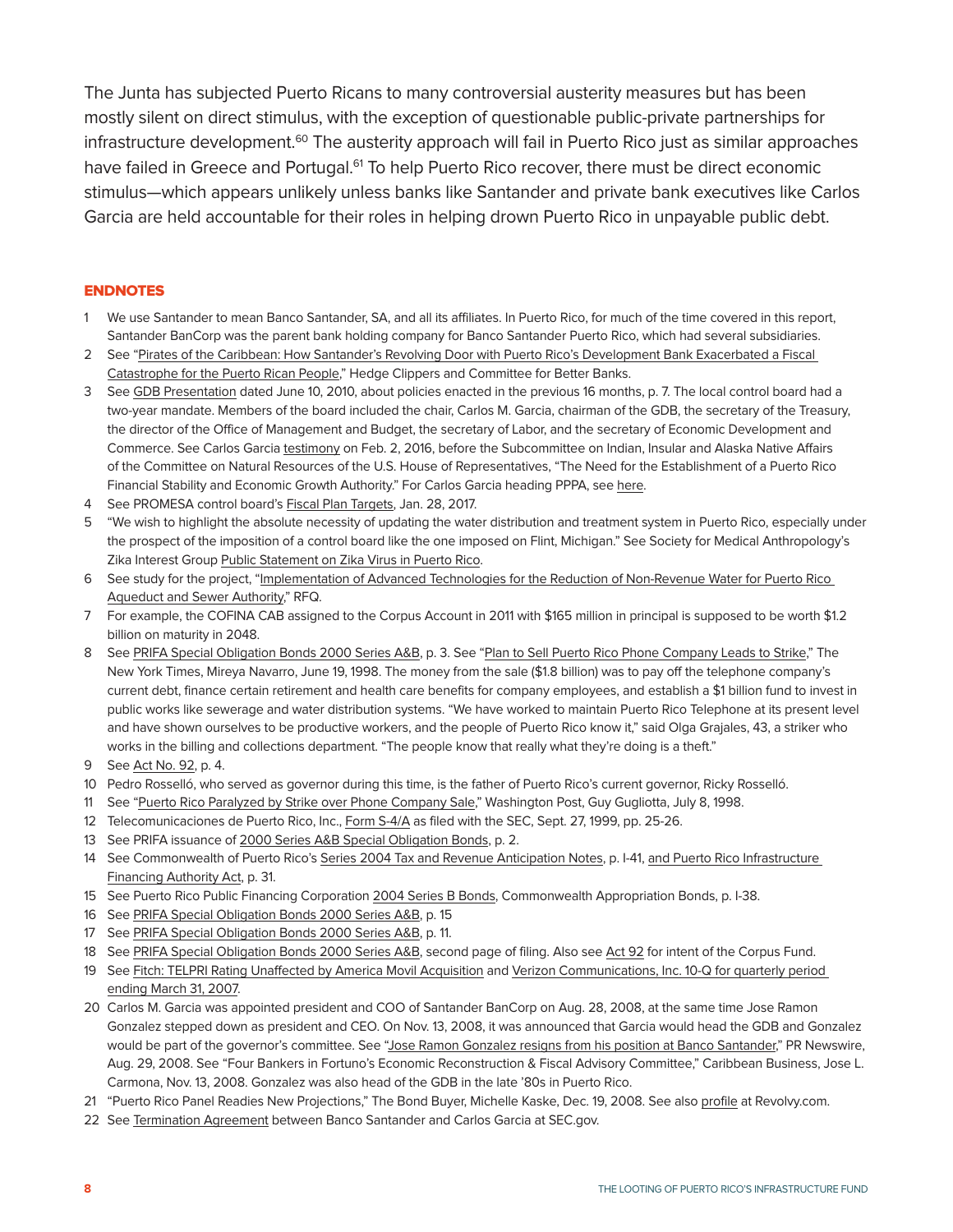- 23 Changes in policy allowed the Commonwealth to issue more and increasingly risky debt deals that relied on controversial features such as capital appreciation bonds, capitalized interest and interest rate swaps. These generated more fee income for Santander's and other banks' underwriting business. See ["Pirates of the Caribbean: How Santander's Revolving Door with Puerto Rico's](http://hedgeclippers.org/pirates-of-the-caribbean-how-santanders-revolving-door-with-puerto-ricos-development-bank-exacerbated-a-fiscal-catastrophe-for-the-puerto-rican-people/)  [Development Bank Exacerbated a Fiscal Catastrophe for the Puerto Rican People,](http://hedgeclippers.org/pirates-of-the-caribbean-how-santanders-revolving-door-with-puerto-ricos-development-bank-exacerbated-a-fiscal-catastrophe-for-the-puerto-rican-people/)" Hedge Clippers and Committee for Better Banks. See also Tom Sgouros, "Predatory Public Finance," The Journal of Law in Society, Vol. 17:1 (2014).
- 24 See [Law No. 3](http://www.bgfpr.com/2013/Eng/Perfil/documents/LeyOrganica-Eng.pdf).
- 25 See Carlos Garcia testimony, ["The Need for the Establishment of a Puerto Rico Financial Stability and Economic Growth Authority](http://democrats-naturalresources.house.gov/imo/media/doc/garcia_testimony_updated_2_3_16.pdf)," on Feb. 2, 2016, before the Subcommittee on Indian, Insular and Alaska Native Affairs of the Committee on Natural Resources of the U.S. House of Representatives.
- 26 See ["Puerto Rico in Crisis: Government Workers Battle Neoliberal Reform](https://nacla.org/article/puerto-rico-crisis-government-workers-battle-neoliberal-reform)," NACLA, Yarimar Bonilla and Rafael A. Boglio Martínez.
- 27 See ["GDB locks up the 'piggy bank,'](http://www.gdb-pur.com/PRCC/documents/Jan.292009CBFront-PageStory.pdf) Caribbean Business, Carlos Marquez, Jan. 29, 2009.
- 28 See ["WHY PUBLIC-PRIVATE PARTNERSHIPS DON'T WORK: The many advantages of the public alternative](http://www.world-psi.org/sites/default/files/rapport_eng_56pages_a4_lr.pdf)," David Hall, PSIRU, January 2014. See ["Government Objectives: Benefits and Risks of PPPs](http://ppp.worldbank.org/public-private-partnership/overview/ppp-objectives)," World Bank Group.
- 29 See ["WHY PUBLIC-PRIVATE PARTNERSHIPS DON'T WORK: The many advantages of the public alternative](http://www.world-psi.org/sites/default/files/rapport_eng_56pages_a4_lr.pdf)," David Hall, PSIRU, January 2014, p.46.
- 30 See [FAA Approves PPP for Airport,](http://www.app.gobierno.pr/?p=927&lang=en) Dec. 23, 2009, and other announcements on the PPPA website.
- 31 See Study for the Project, ["Implementation of Advanced Technologies for the Reduction of Non-Revenue Water for Puerto Rico](http://www.app.gobierno.pr/wp-content/uploads/2010/10/PRASAPPPRFQ-FINAL06-15-2010-11.pdf)  [Aqueduct and Sewer Authority](http://www.app.gobierno.pr/wp-content/uploads/2010/10/PRASAPPPRFQ-FINAL06-15-2010-11.pdf)," RFQ.
- 32 See [Carlos M. Garcia GDB presentation at Puerto Rico Credit Conference 2010](https://gdbapp.gdb-pur.com/prcreditconference/documents/2010PRCC-GovernmentDevelopmentBankOverview.pdf), Feb. 25-26, 2010, p. 14.
- 33 See [Carlos M. Garcia GDB presentation at Puerto Rico Credit Conference 2010](https://gdbapp.gdb-pur.com/prcreditconference/documents/2010PRCC-GovernmentDevelopmentBankOverview.pdf), Feb. 25-26, 2010, p. 14.
- 34 [Act No. 3 \(H.B. 600\)](http://www.gdb-pur.com/publications-reports/bills/2009-01-14-Num3-AFI-CuentaCorpus-Enm-ING.pdf), approved Jan. 14, 2009, p. 2.
- 35 See ["The Sinking of the GDB,](http://caribbeanbusiness.com/the-sinking-of-the-gdb/)" Caribbean Business, Philipe Schoene Roura & Luis. J. Valentin, June 13, 2016.
- 36 See GDB bond issuances on GDB website [here.](http://www.gdb-pur.com/investors_resources/government_development_bank.html)
- 37 Note that when Carlos Garcia left the GDB at the end March 2011, he was replaced as president by Juan Carlos Batlle, another Santander executive.
- 38 See \$1.796B GDB [2011 Series H & I](http://www.gdb-pur.com/investors_resources/documents/2011-12-21-PRGovDevBank06a-FIN-1.pdf) (\$16,580,422.10 in underwriting fees, Santander lead), see \$1.356B GDB [2009 Series C &D](http://www.gdb-pur.com/investors_resources/documents/GDBFinalOS.pdf) (\$14,279,323.76 in underwriting fees, Santander joint lead with UBS and Popular), see \$250M GDB [2009 Series A](http://www.gdb-pur.com/pdfs/public_corp/gdb/2009-01-27-GDB-OS-250MM.pdf) (\$2,390,000 in underwriting fees, Santander joint lead with UBS and Popular), and see \$1.230B GDB [2008 Series A & B](http://www.gdb-pur.com/pdfs/public_corp/gdb/2008-12-22-GDB-OS-1.23MilMillones.pdf) (\$10,301,958.16 in underwriting fees, Santander joint lead with UBS and Popular).
- 39 See ["The Sinking of the GDB,](http://caribbeanbusiness.com/the-sinking-of-the-gdb/)" Caribbean Business, Philipe Schoene Roura & Luis. J. Valentin, June 13, 2016.
- 40 See ["The Sinking of the GDB,](http://caribbeanbusiness.com/the-sinking-of-the-gdb/)" Caribbean Business, Philipe Schoene Roura & Luis. J. Valentin, June 13, 2016.
- 41 [Act No. 96-2011](http://www.oslpr.org/download/en/2011/A-0096-2011.pdf) (H.B. 3336).
- 42 See ["Pirates of the Caribbean: How Santander's Revolving Door with Puerto Rico's Development Bank Exacerbated a Fiscal](http://hedgeclippers.org/pirates-of-the-caribbean-how-santanders-revolving-door-with-puerto-ricos-development-bank-exacerbated-a-fiscal-catastrophe-for-the-puerto-rican-people/)  [Catastrophe for the Puerto Rican People,](http://hedgeclippers.org/pirates-of-the-caribbean-how-santanders-revolving-door-with-puerto-ricos-development-bank-exacerbated-a-fiscal-catastrophe-for-the-puerto-rican-people/)" Hedge Clippers and Committee for Better Banks.
- 43 See for example Refund America, "Puerto Rico's Payday Loans."
- 44 See PRIFA Revenue Bonds [\(Ports Authority Project\) Series 2011.](http://www.gdb-pur.com/investors_resources/documents/2011-12-16-PRInfrastructure01b-FIN_000.pdf)
- 45 See Commonwealth of Puerto Rico [Comprehensive Annual Financial Report Year Ended June 30, 2011,](http://abrepr.org/sites/default/files/PR%20FINANCIAL%20REPORT%202011.pdf) Pension Reform section.
- 46 [Act No. 96-2011](http://www.oslpr.org/download/en/2011/A-0096-2011.pdf) (H.B. 3336).
- 47 Puerto Rico created COFINA in 2006 when it was in desperate need of money but unable to issue debt because it had run up against its 15% constitutional debt limit. The sales tax revenue bond allowed the island to issue new bonds that would not count against the 15% limit. By 2011, an extraordinary amount of debt was being issued by Puerto Rico, including in COFINA capital appreciation bonds (CABs). Refund America estimates that Puerto Rico has \$37.8 billion in CAB debt, for which the underlying principal is just \$4.3 billion, an effective interest rate of 785%. Refund America also estimates that \$36.9 billion of Puerto Rico's debt is COFINA debt, and 63% of total CAB debt belongs to COFINA. Refund also states the investors (including hedge funds) that now own CAB debt bought the debt at steep discounts on the secondary market because the previous creditors had already written it down as bad debt, meaning the current owners (including hedge funds) never expected the island to be able to repay all of it. Moreover, the sheer magnitude of the size of this debt at maturity (in the distant future) and the effective interest rate raises the question about whether the GDB expected to be able to repay it at all, as well. See "Opinion: COFINA deal is huge blow to dwindling [appeal of Puerto Rico's bonds](http://www.foxnews.com/opinion/2016/05/02/opinion-cofina-deal-is-huge-blow-to-dwindling-attractiveness-puerto-ricos-bonds.html)," Ivan Rivera, Fox News, May 2, 2016, and "[Puerto Rico's Payday Loans](https://bibliotecavirtualpr.files.wordpress.com/2017/04/2016-2017-refund-america-debt-pr-english.pdf)," Refund America.
- 48 The bond documents state that the issuer had option to redeem them as early as 2016.
- 49 See Carlos Garcia testimony, ["The Need for the Establishment of a Puerto Rico Financial Stability and Economic Growth Authority](http://democrats-naturalresources.house.gov/imo/media/doc/garcia_testimony_updated_2_3_16.pdf)," on Feb. 2, 2016, before the Subcommittee on Indian, Insular and Alaska Native Affairs of the Committee on Natural Resources of the U.S. House of Representatives.
- 50 See ["Puerto Rico: Major labor law and benefit reforms aim for flexibility and competitiveness](https://www.towerswatson.com/en/Insights/Newsletters/Global/global-news-briefs/2017/03/puerto-rico-major-labor-law-and-benefit-reforms-aim-for-flexibility-and-competitiveness)," Willis Towers Watson, March 27, 2017.
- 51 ["House Bill 938 Would Void Right to Collective Bargaining](http://caribbeanbusiness.com/house-bill-938-would-void-right-to-collective-bargaining/)," Caribbean Business, Cindy Burgos Alvarado, April 26, 2017. The bill was signed into law on April 29, 2017. See footnote 10 of [Statement of Oversight Board in Connection with PROMESA Title III Petition.](http://www.thedeal.com/pdf/sdoc/20170503/050317_puertoDECL.pdf)
- 52 See "Puerto Rico Oversight Board Appears Doomed to Recycle Failed Austerity Schemes," Javier Balmaceda, Forbes Debtwire, March 22, 2017.